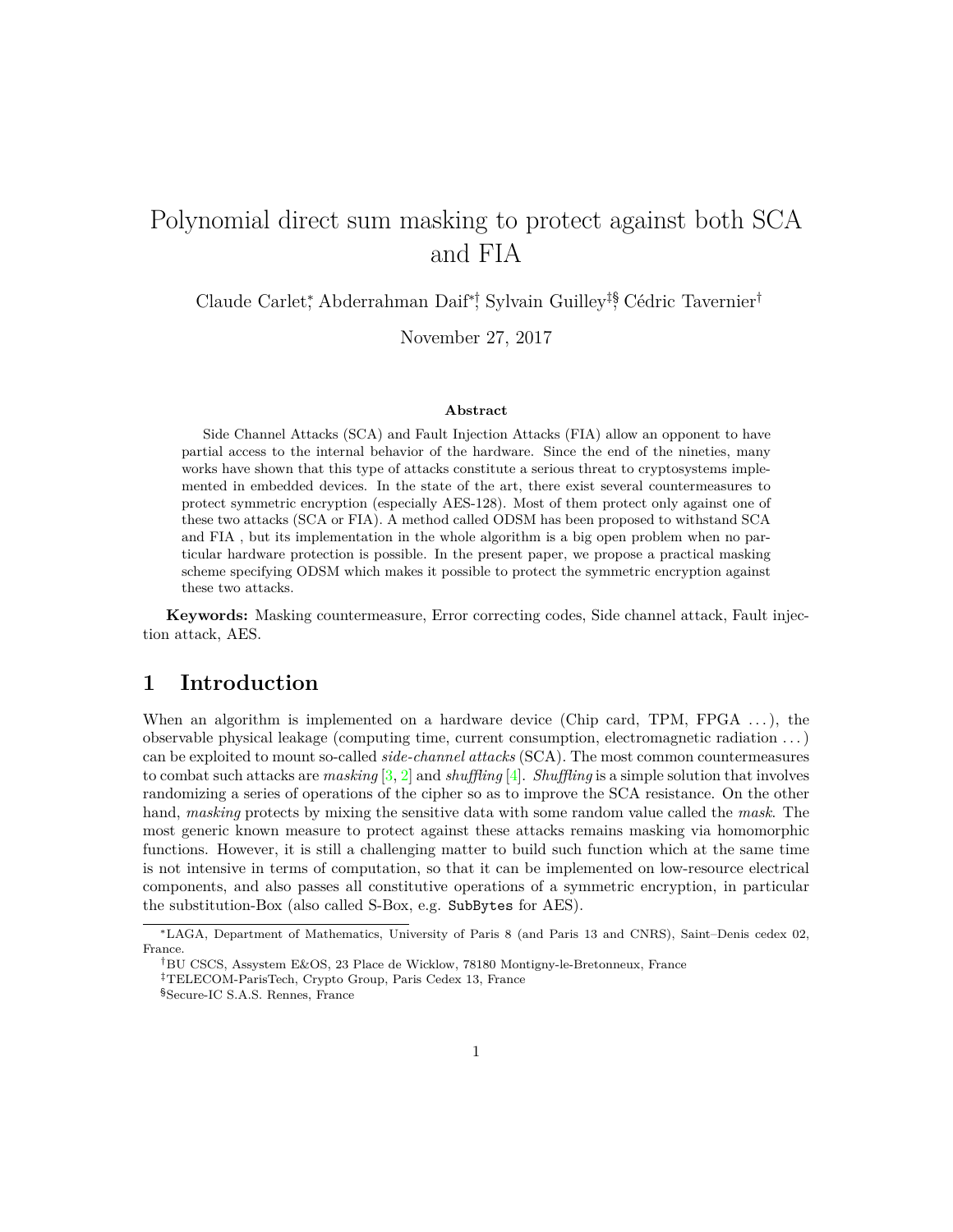Another mode of attack that threatens the electrical components, is called fault injection attacks (FIA). It consists in disrupting the operation of encryption or decryption by the injection of malicious faults into a cryptographic device and the observation of the corresponding erroneous outputs [\[14,](#page-14-0) [15\]](#page-14-1). Despite the high cost of equipment used in this type of attacks, it remains the most effective for obtaining information about the sensitive data. However, attacks vary depending on the type of cryptography targeted (symmetric or asymmetric) [\[16\]](#page-14-2).

#### **1.1 Related works**

There exists several solutions that have been proposed to protect symmetric encryption from SCA. The most conventional masking method is to decompose the sensitive data *x* into several parts (shares)  $x_0, x_1, \ldots, x_d$  such that  $x = \bigoplus_{i=0}^d x_i$ , then operate on each of the parts separately without involving the sensitive data in the calculation process. Each  $x \mapsto F(x)$  transformation that composes the encryption (or decryption) algorithm must be replaced by a function  $(x_0, \ldots, x_d) \mapsto (y_0, \ldots, y_d)$  such that  $F(\sum_{i=0}^d x_i) = \sum_{i=0}^d y_i$  (which is called *masking* by abuse of language), and such that the knowledge of *d* shares manipulated when calculating this function gives no information about *x* (which is known as *d*-th order probing security). This method remains efficient and simple for linear transformations (XOR), however, it is still greedy in terms of calculations for the nonlinear part like SubBytes of AES. Since every function on a finite field is polynomial, it suffices to know how to mask the addition (XOR) and multiplication. The difficulty is to build shares  $c_0, \ldots, c_d$  such that  $\bigoplus_{i=0}^d c_i = ab$ . Ishai *et al.* [\[12\]](#page-14-3) implemented a solution which consists in securing the "NOT" and "AND" operations in a boolean circuit. If we consider two sensitive bits  $b = \bigoplus_{i=0}^{d} b_i$  and  $b' = \bigoplus_{i=0}^{d} b'_i$ , we can compute  $\neg b = \neg b_0 \oplus \bigoplus_{i=1}^{d} b_i$  (" $\neg$ " denotes "NOT") and  $bb' = \bigoplus_{i=0}^d \bigoplus_{j=0}^d b_i b'_j$ . This solution makes it possible to obtain a  $d^{th}$ -order of security level [\[13\]](#page-14-4), but the complexity in terms of computation and memory increases considerably according to the order (because the bitwise products  $b_i b' j$  shall be masked before being summed up). Prouff and Rivan [\[13\]](#page-14-4) proposed a generalization of this algorithm, in particular in  $\mathbb{F}_{2^8}$ . This solution, dedicated to the AES, allows to reach an order as high as required. However, the quadratic complexity of the calculations remains quite greedy for the components endowed with little resources. The order is therefore limited to the supported capacity of the component.

Another method is the so-called "Polynomial Masking", introduced separately by Prouff-Roche [\[11\]](#page-14-5) and Goubin-Martinelli [\[9\]](#page-13-3), which combines Shamir's Secret Sharing Scheme (SSS) [\[10\]](#page-13-4) and secure multi-party computation techniques [\[17\]](#page-14-6). The masking operation of a sensitive data  $m \in \mathbb{F}_{2^8}$ , consists in constructing a function of degree *d*, such that  $f_m(x) = m \oplus \bigoplus_{i=1}^d a_i x^i$ , where  $(a_i)_{1 \leq i \leq d}$ are some random secret coefficients, then as in the previous scheme *m* can be represented by *d* shares  $(m_1, \ldots, m_d)$ , with  $m_i = (\alpha_i, f_m(\alpha_i))$  for  $1 \leq i \leq d$  for some random inputs  $(\alpha_i)_{1 \leq i \leq d}$ . To get m (unmasked), we have to construct  $f_m$  (i.e calculate the coefficients  $(a_i)_{1 \leq i \leq d}$ ) from  $(\alpha_i, f_m(\alpha_i))_{1 \leq i \leq d}$ by polynomial interpolation, and finally calculate  $m = f_m(0)$ .

In [\[5\]](#page-13-5) Bringer *et al.* are used LCD codes to construct the Orthogonal Direct Sum Masking (ODSM). This allows the sensitive data to be masked with a random mask, chosen uniformly from a set of codewords. In this scheme, a sensitive data  $x \in \mathbb{F}_2^k$  is associated with a codeword in a vector subspace  $\mathcal{C} \subsetneq \mathbb{F}_{2^n}$ . The codeword is then XORed with a random value from the dual of  $\mathcal{C}$ and we obtain the masked value:  $z := xG + rH$ , with  $G \in \mathbb{F}_2^{k \times n}$  the generating matrix of  $\mathcal{C}$ , and  $H \in \mathbb{F}_2^{k \times (n-k)}$  the parity-check matrix of C, that is, the generating matrix of the dual of C (denoted D). Moreover, the vector spaces C and D are supplementary, i.e.  $\mathcal{C} \oplus \mathcal{D} = \mathbb{F}_2^n$ , this means that  $\forall z \in \mathbb{F}_2^n$ ,  $\exists !(x, r) \in \mathcal{C} \times \mathcal{D} \mid z = xG + rH$ . To recover the sensitive data x from z, it is sufficient to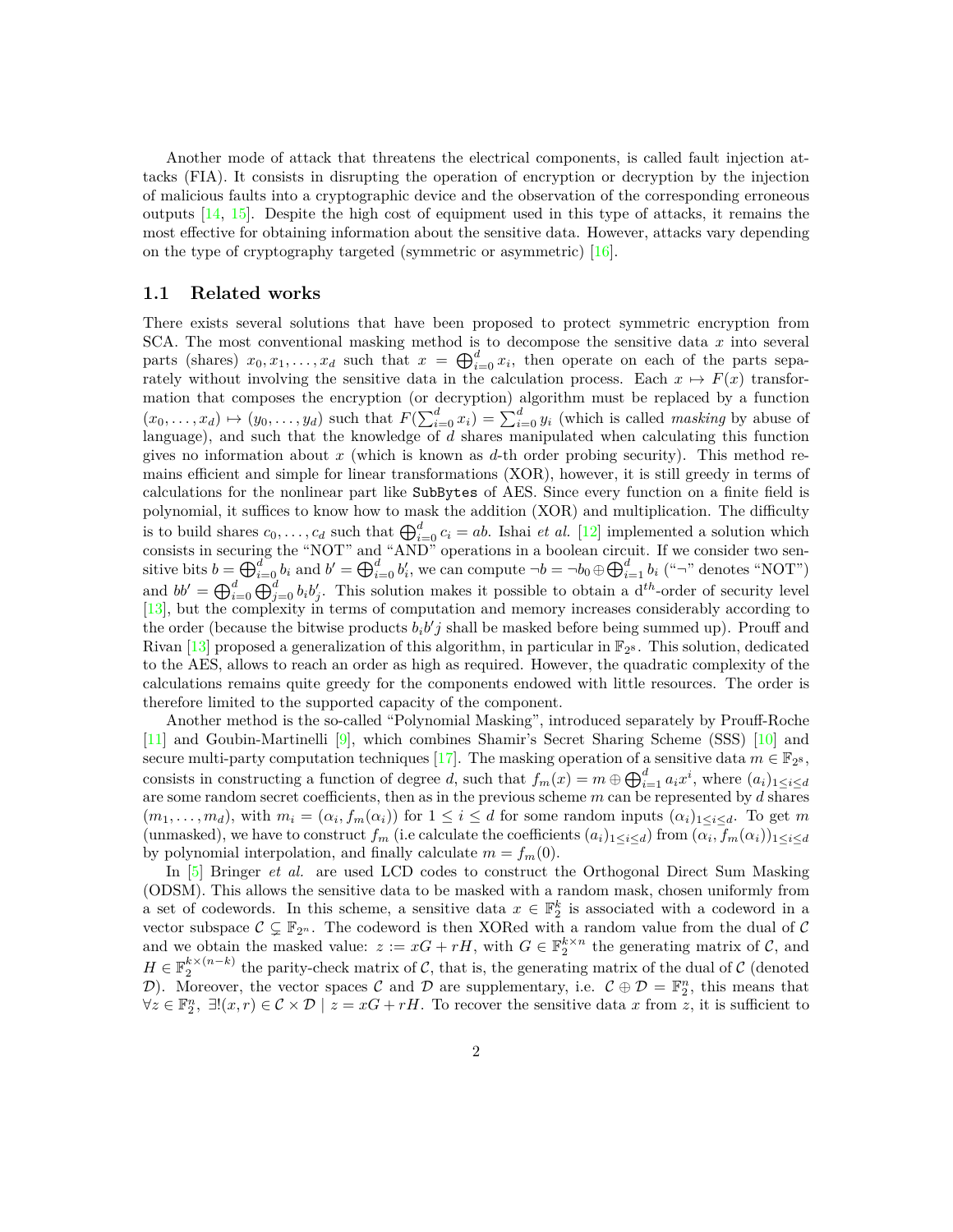calculate  $zG^{\top} (GG^{\top})^{-1}$ . This scheme resists monovariate attacks of degree  $d_{\mathcal{C}} - 1$  ( $d_{\mathcal{C}}$  denotes the minimal distance of  $\mathcal{C}$ ) without increasing considerably the memory space used. Also, to the best of our knowledge, it is the only masking schemes that combines both masking and error detection. It allows to detect errors with a probability  $1-2^{-n+k}$ , assuming the attacker is able to inject faults uniformly in  $\mathbb{F}_2^n$ .

In [\[1\]](#page-13-6), Azzi *et al.* presented a countermeasure against fault injection attacks. This method consists in encoding the sensitive data *x* using a systematic linear code. Let us consider  $G = (I|A)$ the generating matrix of a linear code  $C$  in a systematic form  $(I$  denotes the identity matrix),  $\text{Encode}(x) := xG = (x|xA)$  the encoding operation, and f a non linear transformation of AES (SubBytes for example). Before starting the encryption process, three tables  $T0: x \mapsto xA, T1$ :  $x \mapsto f(x)$  and  $T2 : xA \mapsto f(x)A$  must be prefilled. Thus, using these three tables, we can compute  $f((x|xA)) = (f(x)|f(x)A)$ , and thanks to the added redundancy  $(f(x)A)$  we can detect the error injections according to the capacity of the chosen code. This method makes it possible to detect errors; in addition, it is possible to combine it with existing masking methods by applying a mask to the three tables (i.e instead of using x, we can use  $x + r$ ). The masked version of this method is a special case of the DSM family, in which the sensitive data *x* and the random mask *r* are encoded using the same code  $(z = xG + rG = (x + r)G)$ . The advantage compared to the previous construction (ODSM) is that this scheme makes it easier to decode, since the masked word is already a codeword. On the other hand, the disadvantage is that the mask remains identical throughout the encryption process because the tables *T*0*, T*1*, T*2 depend on it.

As shown in the figure below, the DSM (ODSM without orthogonality) is a generalization of ODSM and of Inner Product Masking  $(IPM)$  [\[8\]](#page-13-7), which in turn is a generalization of traditional masking.



Figure 1: Comparison between different masking schemes

#### **1.2 Our contribution**

Our contribution is based on the last proposed solution DSM: it consists in designing a software masking scheme of AES transformations, able to detect and correct errors that can be injected, and furthermore, minimize the costs in terms of memory and computing time as well.

Let  $s$  and  $s'$  be two sensitive data, we denote by  $\text{Mask}(s)$  the masked word of  $s$ , the challenge is to design two homomorphic functions Add and SMult, such that:  $Add(Mask(s), Mask(s')) = Mask(s+s')$ and  $\texttt{SMult}(\texttt{Mask}(s),\texttt{Mask}(s')) = \texttt{Mask}(ss')$ . With these two operations we can rebuild the masked version of AES, and redefine each of its transformations (namely: XOR, MixColumns, SubBytes). In addition, to be able to detect and correct injected errors, the output space of the masking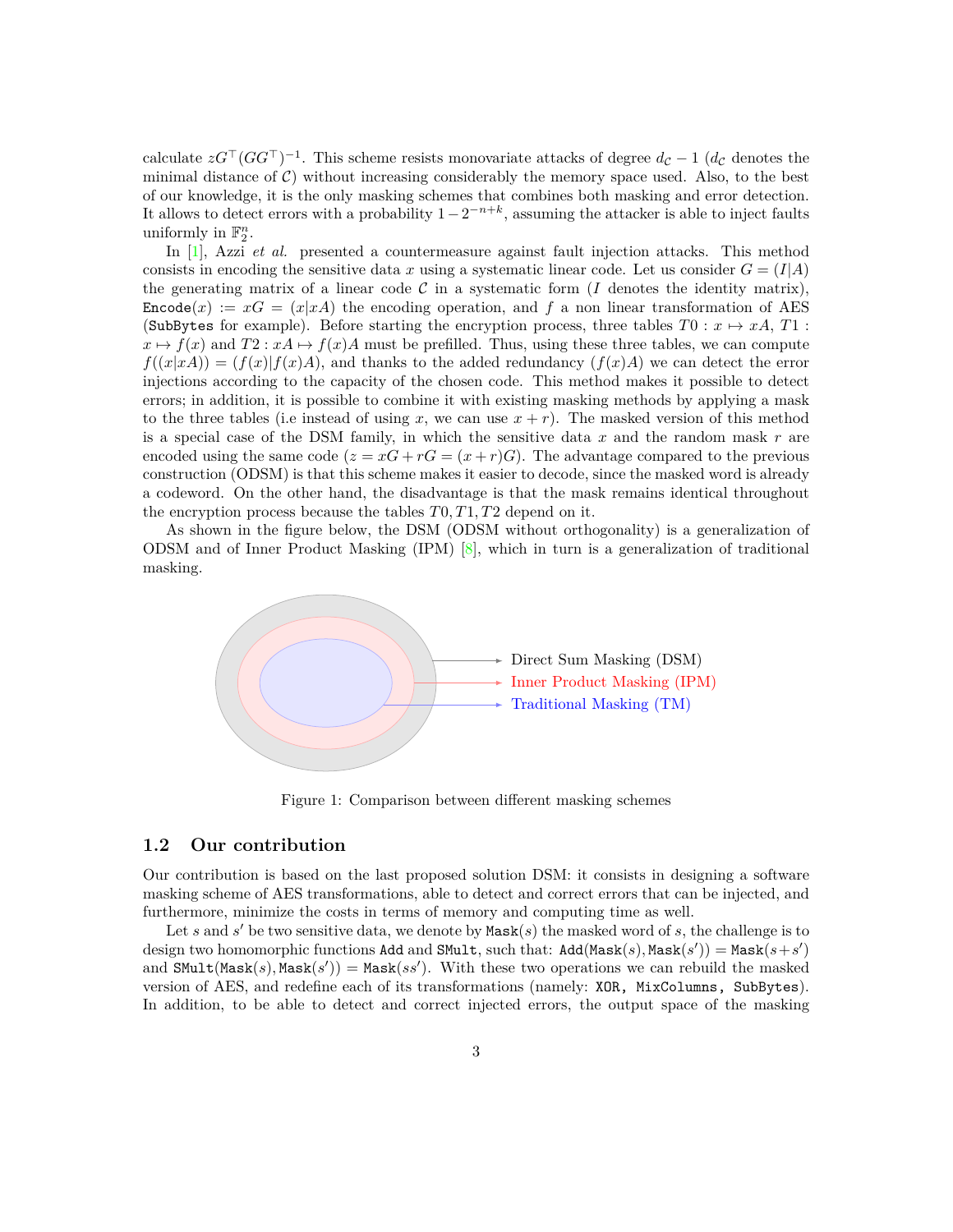operation must be an error correcting code. To the best of our knowledge, according to the state of the art, there is not yet such a masking which combines these two characteristics (software masking and detect/correct errors).

In [\[5\]](#page-13-5) Bringer *et al.* are used LCD codes, as recalled above. This allows the sensitive data to be masked with a random mask, chosen uniformly from a set of codewords. In addition, the unmasking does not need to store the chosen mask (except in the case where one wants to detect the errors). The approach that we will present in this paper is somewhat similar. We have chosen to work on what we shall call a polynomial field, that is  $\mathbb{F}_2[x]/p(x)$  where  $p(x)$  is an irreducible polynomial. The operations in this field are commutative, which is not the case in  $[5]$ , since matrix products are *not* commutative in general; this gives us more flexibility to build the homomorphic function.

In our scheme, the same operation allows to mask and encode the sensitive information, as in [\[1\]](#page-13-6), but this operation does not need to store the table of all possible inputs of the S-box as in the previous citation.

# **2 Preliminaries**

Let  $K = \frac{\mathbb{F}_2[x]}{p(x), +, \cdot}$  be a polynomial field modulo an irreducible polynomial  $p(x)$  of degree k (we can take in particular  $p(x) = x^8 + x^4 + x^3 + x + 1$  for SubBytes and MixColumns transformations of the AES  $[6]$ ). Each equivalence class of this field is represented by a polynomial of degree at most  $k-1$ , (for  $k=8$  the polynomial can be represented by two hexadecimal digits). We denote by  $K^n$  an *n*-dimensional vector space over K.

Let C and D be two 1-dimensional vector sub-spaces of  $K<sup>n</sup>$ , whose elements will be denoted with arrows for helping to distinct between scalars and vetors. Let  $\vec{g}, h \in K^n \setminus \{0\}$  be generators of C and D respectively such that  $\langle \vec{g}, \vec{h} \rangle = 0, \langle \vec{g}, \vec{g} \rangle \neq 0$ , and  $\langle \vec{h}, \vec{h} \rangle \neq 0$ . So we have:

$$
\mathcal{C} = \{ s \cdot \vec{g}, \ \forall s \in K \} ,
$$

and

$$
\mathcal{D} = \{ s \cdot \vec{h}, \ \forall s \in K \} ,
$$

where " · " denotes the product between a scalar and a vector (i.e.  $s \cdot \vec{g} = (sg_1, \ldots, sg_n) \in K^n$ ); this operation is also known as a scaling of vector  $\vec{g}$  by scalar  $s$ . We denote  $C + \mathcal{D} \subset K^n$  by  $\mathcal{K}$ , and we have:  $\forall \vec{z} \in \mathcal{K}, \exists! (\vec{c}, \vec{d}) \in \mathcal{C} \times \mathcal{D}$  such that  $\vec{z} = \vec{c} + \vec{d}$ . For  $n = 2, \vec{c}$  is an LCD code [\[18\]](#page-14-7).

### **3 The masking operations**

To proceed with the masking, we need to construct a homomorphic function for each of the operations that compose the symmetric cryptosystem, in particular the addition modulo 2 (XOR) and the multiplication over *K*. To mask a sensitive byte  $s \in K$ , first we calculate the corresponding codeword in  $\mathcal{C}$ , then we add a random word of the dual  $\mathcal{D}$  which will act as the mask:

$$
Mask(s) := s \cdot \vec{g} + r \cdot \vec{h} \tag{1}
$$

for some random value  $r \in K$ .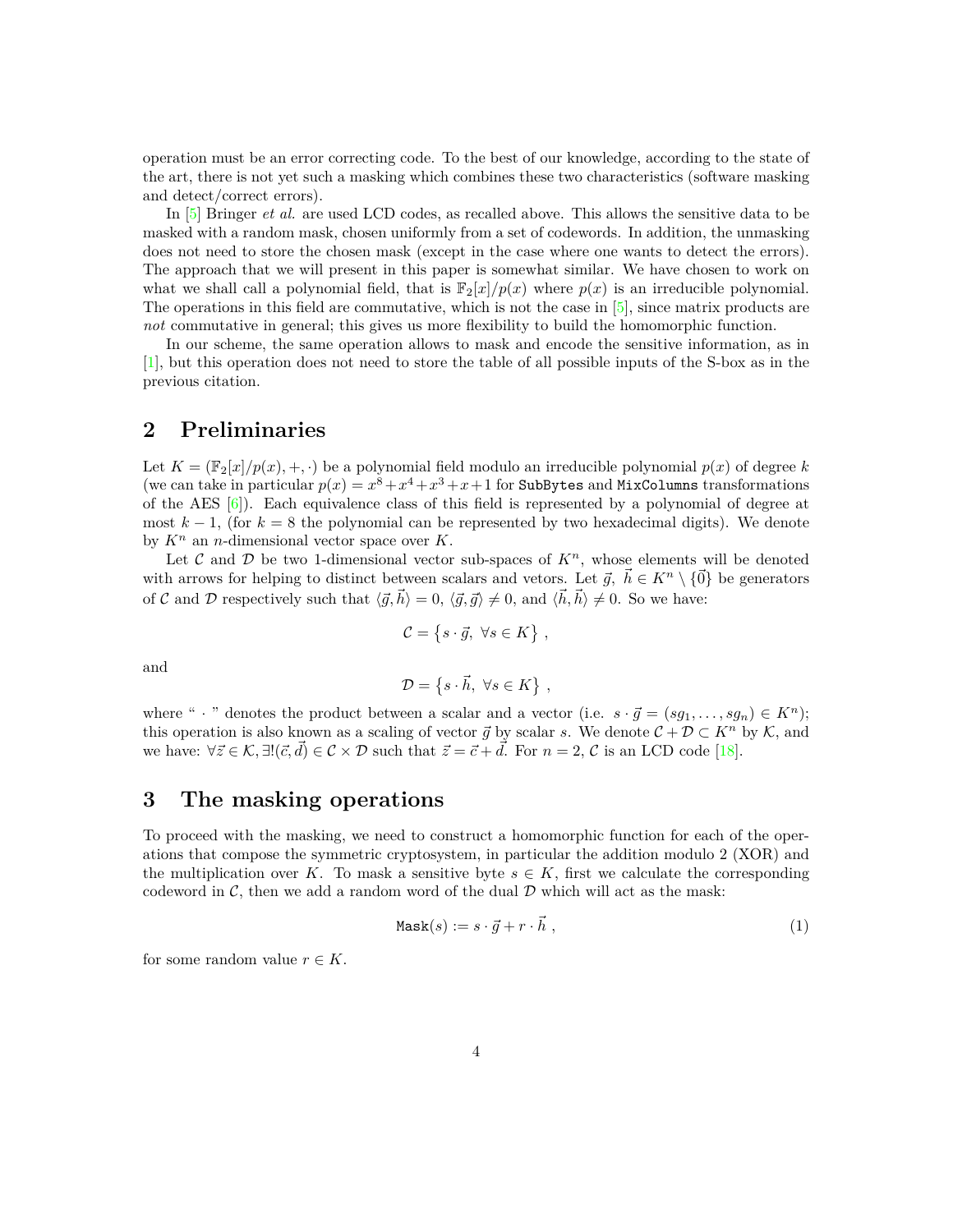<span id="page-4-0"></span>**Algorithm 1** Mask(*s*) complexity *O*(*n*)

1: **Input:** a sensitive data  $s \in K$ 2: **Output:** Mask $(s) \in \mathcal{K}$ 3:  $r \leftarrow K$  ... a random value 4:  $\vec{z} \leftarrow 0 \in K^n$ 5: for  $1 \leq i \leq n$  do 6:  $z_i \leftarrow sg_i + rh_i$ 7: **end for**

8: **return**  $\vec{z}$ 

If  $\vec{z} = \text{Mask}(s)$ , then to extract the sensitive data *s* hidden in  $\vec{z}$ , we calculate:

$$
\text{unmask}(\vec{z}) := \langle \vec{z}, \vec{g} \rangle \langle \vec{g}, \vec{g} \rangle^{-1} \tag{2}
$$

where " $\langle \cdot, \cdot \rangle$ " denotes the usual inner product. **Correctness.** We have:

$$
\langle \vec{z}, \vec{g} \rangle \langle \vec{g}, \vec{g} \rangle^{-1} = \langle s \cdot \vec{g} + r \cdot \vec{h}, \vec{g} \rangle \langle \vec{g}, \vec{g} \rangle^{-1} \n= \left( s \langle \vec{g}, \vec{g} \rangle + \underbrace{r \langle \vec{h}, \vec{g} \rangle}_{=0} \right) \langle \vec{g}, \vec{g} \rangle^{-1} \n= s .
$$

| Algorithm 2 Unmask $(\vec{z})$                                             | complexity $O(n)$                                                                                      |
|----------------------------------------------------------------------------|--------------------------------------------------------------------------------------------------------|
| 1: <b>Input:</b> a masked value $\vec{z} = \text{Mask}(s) \in \mathcal{K}$ |                                                                                                        |
| 2: Output: $s \in K$                                                       |                                                                                                        |
| $3: s \leftarrow 0 \in K$                                                  |                                                                                                        |
| 4: for $1 \leq i \leq n$ do                                                |                                                                                                        |
| 5: $s \leftarrow s + z_i q_i$                                              |                                                                                                        |
| $6:$ end for                                                               |                                                                                                        |
| 7: $s \leftarrow s  q  ^{-2}$                                              | $\triangleright$ We suppose that $  g  ^{-2} = \langle \vec{g}, \vec{g} \rangle^{-1}$ is precalculated |
| $8:$ return $s$                                                            |                                                                                                        |

This masking operation is a linear function, it is therefore obvious that the AddRoundKey transformation remains unchangeable, if we consider Mask(*s*) and Mask(*k*) the masked value of the cipher and the round key respectively, then the masked value of  $s + k$  can be calculated as follows:

$$
Mask(s + k) = Mask(s) + Mask(k) .
$$
\n(3)

**Algorithm 3** Add $(\vec{z}, \vec{z}')$ ) complexity *O*(*n*) 1: **Input:** two masked values:  $\vec{z} = \text{Mask}(s), \vec{z}' = \text{Mask}(s') \in \mathcal{K}$ 2:  $\textbf{Output:} \ \text{Mask}(s + s') \in \mathcal{K}$ 3:  $\vec{y} \leftarrow 0 \in \mathcal{K}$ 4: **for**  $1 \leq i \leq n$  **do** 5:  $y_i \leftarrow z_i + z'_i$ 6: **end for** 7: **return**  $\vec{y}$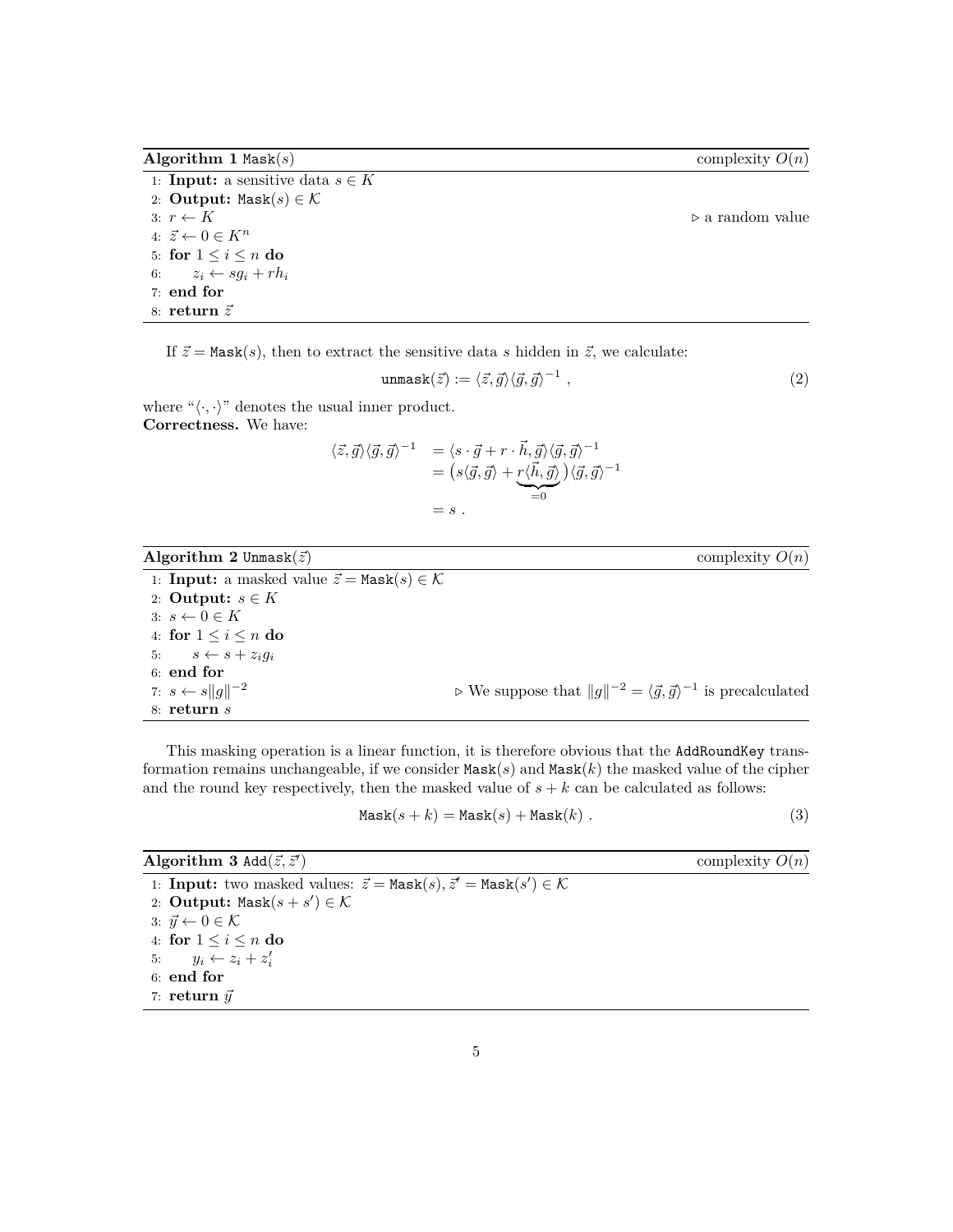However, for MixColumns and SubBytes transformations which are composed of polynomial products over *K*, two types of operations can be distinguished:

• The product between a sensitive data and a non-sensitive data, as is the case in the MixColumns transformation, since its coefficients are public, the same case for SubBytes coefficients. For this type of operations there is no need to mask the public coefficients. Thus, to mask an operation  $\lambda s$  for some public coefficient  $\lambda$  and sensitive data  $s$  we proceed thereby:

$$
Mask(\lambda s) := \lambda \cdot Mask(s) = (\lambda z_1, \dots, \lambda z_n).
$$
\n(4)

*.*

**Algorithm 4** Mult $(\lambda, \vec{z})$  complexity  $O(n)$ 

1: **Input:** A public data  $\lambda \in K$  and masked values  $\vec{z} = \text{Mask}(s) \in \mathcal{K}$ 2: **Output:** Mask $(\lambda s) \in \mathcal{K}$ 3:  $\vec{y} \leftarrow 0 \in \mathcal{K}$ 4: **for**  $1 \leq i \leq n$  **do** 5:  $y_i \leftarrow \lambda z_i$ 6: **end for** 7: **return**  $\vec{y}$ 

 $= r\langle \vec{h}, \vec{h}\rangle$ .

• The product between two sensitive data:

$$
\text{Mask}(ss') := \langle \vec{g}, \vec{g} \rangle^{-1} \cdot \Big( \text{Mask}\Big(r_t + \langle \text{Mask}(s), \text{Mask}(s') \rangle \Big) - \Big[r_t + \langle \vec{h}, \vec{h} \rangle^{-1} \langle \text{Mask}(s), \vec{h} \rangle \big( \text{Mask}(s'), \vec{h} \rangle \Big] \cdot \vec{g} \Big)
$$
(5)

**correctness.** we have:

$$
r_t + \langle \text{Mask}(s), \text{Mask}(s') \rangle = r_t + \langle s \cdot \vec{g} + r \cdot \vec{h}, s' \cdot \vec{g} + r' \cdot \vec{h} \rangle
$$
  
\n
$$
= r_t + \langle s \cdot \vec{g}, s' \cdot \vec{g} \rangle + \langle s \cdot \vec{g}, r' \cdot \vec{h} \rangle + \langle r \cdot \vec{h}, s' \cdot \vec{g} \rangle + \langle r \cdot \vec{h}, r' \cdot \vec{h} \rangle
$$
  
\n
$$
= r_t + ss' \langle \vec{g}, \vec{g} \rangle + sr' \langle \vec{g}, \vec{h} \rangle + s' r \langle \vec{h}, \vec{g} \rangle + rr' \langle \vec{h}, \vec{h} \rangle
$$
  
\n
$$
= r_t + ss' \langle \vec{g}, \vec{g} \rangle + rr' \langle \vec{h}, \vec{h} \rangle
$$
  
\n
$$
\langle \text{Mask}(s), \vec{h} \rangle = \langle s \cdot \vec{g} + r \cdot \vec{h}, \vec{h} \rangle
$$
  
\n
$$
= s \langle \vec{g}, \vec{h} \rangle + r \langle \vec{h}, \vec{h} \rangle
$$

So we get:

$$
\langle \vec{g}, \vec{g} \rangle^{-1} \cdot \left( \text{Mask}\Big(r_t + \langle \text{Mask}(s), \text{Mask}(s') \rangle \Big) - \Big[r_t + \langle \vec{h}, \vec{h} \rangle^{-1} \langle \text{Mask}(s), \vec{h} \rangle \langle \text{Mask}(s'), \vec{h} \rangle \Big] \cdot \vec{g} \right)
$$
  
\n
$$
= \langle \vec{g}, \vec{g} \rangle^{-1} \cdot \Big( \Big( r_t + ss' \langle \vec{g}, \vec{g} \rangle + rr' \langle \vec{h}, \vec{h} \rangle \Big) \cdot \vec{g} + r'' \cdot \vec{h} - \Big( r_t + rr' \langle \vec{h}, \vec{h} \rangle \Big) \cdot \vec{g} \Big)
$$
  
\n
$$
= \langle \vec{g}, \vec{g} \rangle^{-1} \cdot \Big( ss' \langle \vec{g}, \vec{g} \rangle \cdot \vec{g} + r'' \cdot \vec{h} \Big)
$$
  
\n
$$
= ss' \cdot \vec{g} + r'' \langle \vec{g}, \vec{g} \rangle^{-1} \cdot \vec{h}
$$
  
\n
$$
= \text{Mask}(ss') ,
$$

where  $r''$  is a fresh random value.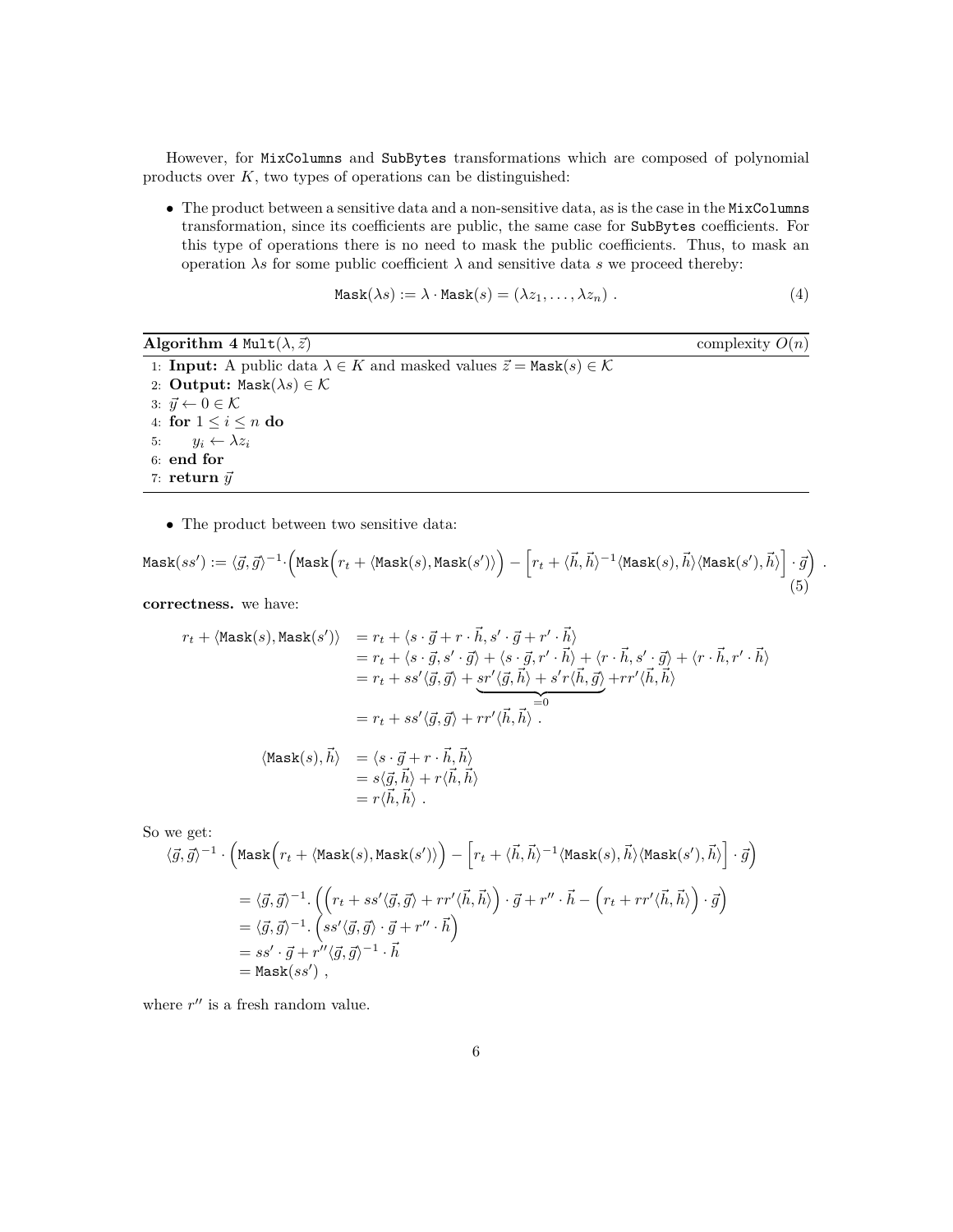Because the product  $rr'$  is not uniformly distributed in  $K$ , we have introducted a temporary mask  $r_t$  to secure the inner product:  $\langle \text{Mask}(s), \text{Mask}(s') \rangle$ .

| Algorithm 5 SMult $(\vec{z}, \vec{z}')$                                                                                  | complexity $O(5n)$                                                 |
|--------------------------------------------------------------------------------------------------------------------------|--------------------------------------------------------------------|
| 1: <b>Input:</b> Two masked values $\vec{z} = \text{Mask}(s), \vec{z}' = \text{Mask}(s') \in \mathcal{K}$                |                                                                    |
| 2: Output: Mask $(ss') \in \mathcal{K}$                                                                                  |                                                                    |
| 3: $r_t \leftarrow K^*$                                                                                                  | $\triangleright$ A temporary mask                                  |
| 4: $a \leftarrow r_t$                                                                                                    |                                                                    |
| 5: $b \leftarrow 0 \in K$                                                                                                |                                                                    |
| 6: $c \leftarrow 0 \in K$                                                                                                |                                                                    |
| 7: $\vec{y} \leftarrow 0 \in \mathcal{K}$                                                                                |                                                                    |
| 8: for $1 \leq i \leq n$ do                                                                                              |                                                                    |
| 9: $a \leftarrow a + z_i z'_i$                                                                                           |                                                                    |
| 10: $b \leftarrow b + z_i h_i$                                                                                           |                                                                    |
| 11: $c \leftarrow c + z'_i h_i$                                                                                          |                                                                    |
| $12:$ end for                                                                                                            |                                                                    |
| 13: $\vec{y} \leftarrow   g  ^{-2} (\text{Mask}(a) - \text{Mult}(r_t + bc  h  ^{-2}, \vec{g}))$                          | $\triangleright$ We suppose that $  g  ^{-2}$ and $  h  ^{-2}$ are |
| precalculated $(\ g\ ^{-2} = \langle \vec{g}, \vec{g} \rangle^{-1}, \ h\ ^{-2} = \langle \vec{h}, \vec{h} \rangle^{-1})$ |                                                                    |
| 14: return $\vec{y}$                                                                                                     |                                                                    |

# **4 Security and performance**

**Property 1.** Let  $\vec{g}$  and  $\vec{h}$  be two vectors in  $K^n$  such that  $\langle \vec{g}, \vec{h} \rangle = 0$ ,  $C = \{s \cdot \vec{g} \mid \forall s \in K\}$ , and  $\mathcal{D} = \{s \cdot \vec{h} \mid \forall s \in K\}$ . The condition " $\langle \vec{g}, \vec{g} \rangle \neq 0$  and  $\langle \vec{h}, \vec{h} \rangle \neq 0$ " implies:

1.  $\vec{g}$  and  $\vec{h}$  are linearly independent;

2. 
$$
\mathcal{C} \cap \mathcal{D} = \{0\};
$$

*3.*  $\forall \vec{z} \in \mathcal{K}, \exists! (s, r) \in K^2 \text{ such that } \vec{z} = s \cdot \vec{g} + r \cdot \vec{h}.$ 

*Proof.* The two first properties are obvious and the third is a direct consequence of the rank-nullity theorem,  $dimension(\mathcal{K}) = dimension(\mathcal{C}) + dimension(\mathcal{D}) = 2.$  $\Box$ 

**Property 2.** Let  $(\mathbb{F}_2[x]/p(x), +)$  be an additive group, with  $p(x)$  a polynomial of degree  $k$ *, and*  $\mathbb{F}_2^k$ *a vector space of dimension k. There exists a morphism δ defined by:*

$$
\delta : \mathbb{F}_2[x]/p(x) \rightarrow \mathbb{F}_2^k
$$
  

$$
\sum_{i=0}^{k-1} c_i x^i \rightarrow (c_0, \dots, c_{k-1}) ,
$$

*such that:*  $\forall u, u' \in \mathbb{F}_2[x]/p(x)$ , we have:  $\delta(u + u') = \delta(u) + \delta(u') \in \mathbb{F}_2^k$ .

Let us denote by  $\delta^n : (\mathbb{F}_2[x]/p(x))^n \to \mathbb{F}_2^{kn}$  defined by :

$$
\delta_n(u_1,\ldots,u_n)=(\delta(u_1),\ldots,\delta(u_n))\;.
$$

This passage from a finite field *K* to a vector space will be useful for the decoding part, since we will decode the binary representation of the codewords.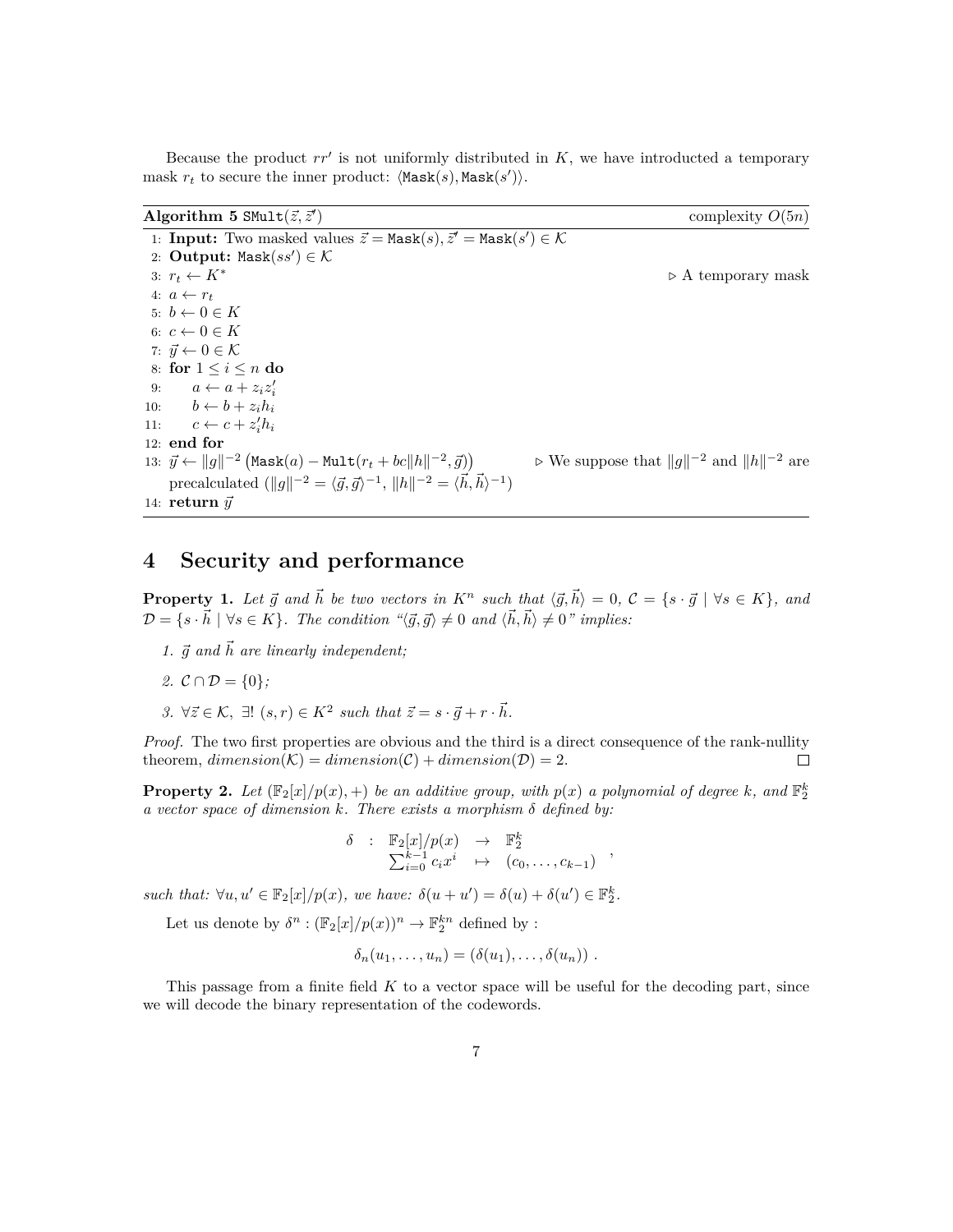The product  $s \cdot \vec{g}$  between an element  $s \in K$  and a vector  $\vec{g} \in K^n$  corresponds to a product between a vector  $\delta(s) \in \mathbb{F}_2^k$  and a matrix  $G \in \mathbb{F}_2^{k \times kn}$ , such that the *i*-th arrow of *G* corresponds to the binary representation of  $x^i \cdot \vec{g}$  (i.e.  $G_i = \delta_n(x^i \vec{g}_1, \dots, x^i \vec{g}_n)$ .

**Example 1.** Let  $s = 1 + x + x^5 \in K$ , and  $\vec{g} = (1, 1, x^3 + x^4 + x^7) \in K^3$  with  $K = \mathbb{F}_2[x]/x^8 + x^4 + x^5$  $x^3 + x + 1$ *, we have:*  $\delta(s) = (11000100)$  *and* 

|          |                     |                | $\delta(x^i g_0)$ |                |          |                |                |                |                |                | $\delta(x^i g_1)$ |                |                |                |                |                |          |                |                |                |                |                |                |                               |
|----------|---------------------|----------------|-------------------|----------------|----------|----------------|----------------|----------------|----------------|----------------|-------------------|----------------|----------------|----------------|----------------|----------------|----------|----------------|----------------|----------------|----------------|----------------|----------------|-------------------------------|
|          | $1 \quad 0$         | - 0            | 0                 |                | U        | $\theta$       | $\theta$       |                | $\theta$       | $\theta$       | $\theta$          | $\theta$       | <b>U</b>       | $\theta$       | $\theta$       | $\theta$       | $\theta$ | -0             |                |                | $\theta$       | $\overline{0}$ |                | $\delta_n(\vec{g})$           |
|          |                     | $\overline{0}$ | $\overline{0}$    | $\Omega$       | $\theta$ | $\overline{0}$ | $\overline{0}$ | $\overline{0}$ |                | $\overline{0}$ | $\overline{0}$    | $\overline{0}$ | $\overline{0}$ | $\overline{0}$ | $\overline{0}$ |                |          |                |                | $\overline{0}$ |                | $\overline{0}$ | $\overline{0}$ | $\delta_n(x\cdot\vec{g})$     |
|          | $0 \quad 0 \quad 1$ |                | $\theta$          | $\theta$       | $\theta$ | $\Omega$       | $\overline{0}$ | $\overline{0}$ | $\overline{0}$ | -1             | $\overline{0}$    | $\overline{0}$ | $\overline{0}$ | $\overline{0}$ | $\overline{0}$ | $\overline{0}$ |          | -1             | $\overline{0}$ | -1             | $\overline{0}$ |                | - 0            | $\delta_n(x^2 \cdot \vec{g})$ |
| $G=0$    | $\theta$            | $\Omega$       |                   |                | $\theta$ | $\theta$       | $\overline{0}$ | $\overline{0}$ | $\overline{0}$ | $\overline{0}$ | $1 \quad 0$       |                | $\overline{0}$ | $\overline{0}$ | $\overline{0}$ | $0\quad 0$     |          | 1              |                | $\overline{0}$ |                | $\overline{0}$ |                | $\delta_n(x^3 \cdot \vec{g})$ |
| $\Omega$ | - 0                 | $\overline{0}$ | $\theta$          |                | $\Omega$ | $\overline{0}$ | $\overline{0}$ | $\overline{0}$ | $\theta$       | $\overline{0}$ | $\overline{0}$    |                | $\overline{0}$ | $\overline{0}$ | $\overline{0}$ |                |          | $\overline{0}$ | $\overline{0}$ | $\overline{0}$ | $\overline{0}$ |                | - 0            | $\delta_n(x^4\cdot\vec{g})$   |
|          | $\theta$            | $\overline{0}$ | $\overline{0}$    | $\overline{0}$ |          | $\theta$       | $\overline{0}$ | $\overline{0}$ | $\theta$       | $\overline{0}$ | $\overline{0}$    | $\overline{0}$ | -1             | $\overline{0}$ | $\overline{0}$ | $\overline{0}$ | -1       | $\mathbf{1}$   | $\overline{0}$ | $\overline{0}$ | $\overline{0}$ | $\overline{0}$ | - 1            | $\delta_n(x^5 \cdot \vec{g})$ |
|          | $\theta$            | $\theta$       | $\theta$          | $\theta$       | $\theta$ |                | $\theta$       | $\theta$       | $\theta$       | $\overline{0}$ | $\theta$          | $\overline{0}$ | $\overline{0}$ |                | $\theta$       |                |          |                | $\overline{0}$ | -1             | $\theta$       | $\overline{0}$ | $\overline{0}$ | $\delta_n(x^6 \cdot \vec{g})$ |
|          |                     |                |                   |                |          |                |                |                |                | $\theta$       | $\overline{0}$    | $\overline{0}$ | $\overline{0}$ | $\overline{0}$ |                | $\theta$       |          |                |                | $\theta$       |                |                | $\overline{0}$ | $\delta_n(x^7 \cdot \vec{g})$ |

*thus :*

$$
\delta_n(s \cdot \vec{g}) = (\delta(x^5 + x + 1), \delta(x^5 + x + 1), \delta(x^5 + x^4 + x^2 + 1))
$$
  
= (11000100110001001011100)  
=  $\delta(s)$ .*G*

**Definition 1** (Generating matrix). Let  $C = \{s \cdot \vec{g} \mid \forall s \in K\}$  be a vector subspace of  $K^n$ , with  $\vec{g} = (g_1, \ldots, g_n)$ , the generating matrix of C can be defined as:  $G \in \mathbb{F}_2^{k \times nk}$  such that  $G_i = \delta_n(x^i \cdot \vec{g})$ *for*  $1 \leq i \leq k$ *.* 

Let us denote by  $\mathcal{C}' = \{vG \mid \forall v \in \mathbb{F}_2^k\}$  the linear code that corresponds to  $\mathcal C$  with parameters [ $nk, k, d_{\mathcal{C}}$ ], with  $d_{\mathcal{C}}$  the minimal distance of  $\mathcal{C}'$ .

**Theorem 1.** *The masking algorithm (Algo. [1\)](#page-4-0) is secure against a monovariate SCA at order*  $j < d_{\mathcal{C}}$ .

*Proof.* As in the foregoing, let  $\vec{g}, \vec{h} \in K^n$  be two generators of C and D respectively, such that:  $\langle \vec{g}, \vec{h} \rangle = 0$ ,  $\langle \vec{g}, \vec{g} \rangle \neq 0$  and  $\langle \vec{h}, \vec{h} \rangle \neq 0$ . The masking operation which consists in calculating  $\vec{z} =$  $s \cdot \vec{g} + r \cdot \vec{h}$  for a sensitive data *s* with a random value *r*, is equivalent to  $z' = sG + rH$ , with *G* and *H* two generating matrices of C and D respectively. It is thus observed that this masking operation forms part of the DSM family. The Theorem 2 in  $[5]$ , proves that the last masking operation  $(z' = sG + rH)$  can be attacked by monovariate high-order SCA only at order  $j \geq d_{\mathcal{C}}$ . The only difference between the construction that we are presenting in this article and the one in the article cited previously, is the orthogonality. Indeed, in ODSM, the matrices *G* and *H* are supposed to be orthogonal (i.e.  $GH<sup>T</sup> = 0$ ), which is not the case for us. However, orthogonality is not required for the theorem, because, if we consider  $\Phi: \mathbb{F}_2^{nk} \to \mathbb{R}$  a leakage function of numerical degree  $j < d_{\mathcal{C}}$ , the Proposition 3 in [\[5\]](#page-13-5) demonstrates that there is no linear dependency between the leakage  $\Phi$ (Mask(s)) and the sensitive data *s*.  $\Box$ 

### **4.1 Algorithmic complexity**

Table [1](#page-8-0) summarizes the algorithmic complexity of each of the algorithms we have presented, this complexity is calculated with respect to the size of the mask, and the number of operations (addition and multiplication) performed.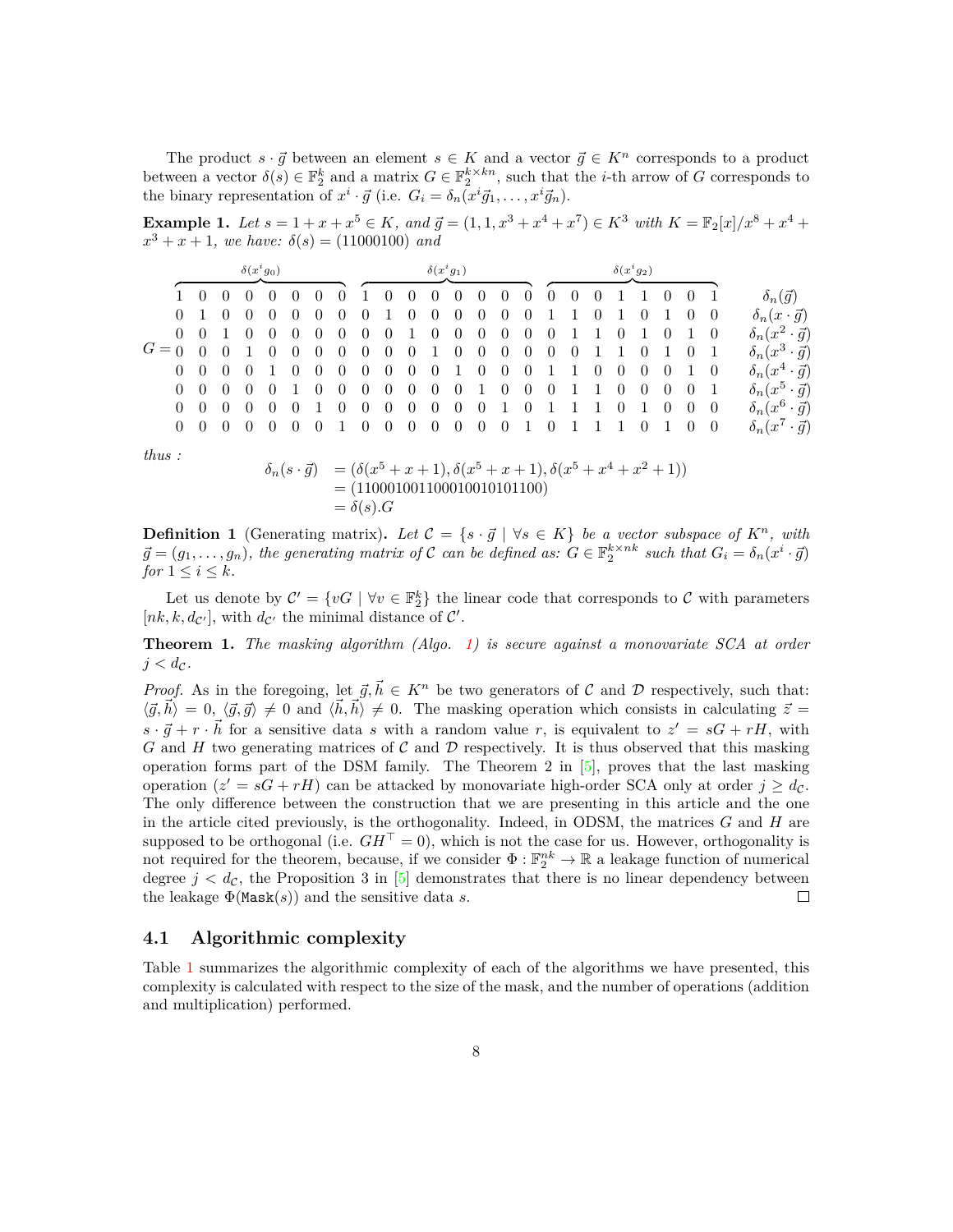|              | nb. multiplication nb. XORs |           |
|--------------|-----------------------------|-----------|
| Mask         | 2n                          | n,        |
| Unmask $n+1$ |                             | $n_{\rm}$ |
| hhA          |                             | $n_{\rm}$ |
| Mult         | $n_{\cdot}$                 |           |
| SMult        | $6n+3$                      | $4n+2$    |

<span id="page-8-0"></span>Table 1: An overall view of the complexity of each function

The algorithmic complexity of the masking depends on the complexity of the multiplication algorithm (SMult). This complexity is expressed as a function of the length of the masked word *n*. In this article, the length *n* depends on the minimum distance of the code  $C$ , contrary in the state of the art (except ODSM) *n* depends directly on the order of the masking  $(n = 2d + 1)$ . In table [2](#page-8-1) we present a comparison between our method and other state of the art schemes in terms of complexity.

|            | Order $d$ | Masked word length $n$ | Secure multiplication complexity |
|------------|-----------|------------------------|----------------------------------|
| This paper |           | 3                      | $6n + 3 = 21$                    |
|            |           |                        | $6n + 3 = 21$                    |
|            |           |                        | $6n + 3 = 21$                    |
|            |           | 3                      | $6n + 3 = 21$                    |
|            |           | 3                      | $4d^3 + 8d^2 + 3d = 15$          |
|            |           | 5                      | $4d^3 + 8d^2 + 3d = 70$          |
|            |           |                        | $4d^3 + 8d^2 + 3d = 189$         |
|            |           | 9                      | $4d^3 + 8d^2 + 3d = 396$         |
| 18         |           | 3                      | $\sqrt{2n^2-n}=15$               |
|            | 9         | 5                      | $2n^2 - n = 45$                  |
|            | 3         |                        | $2n^2 - n = 91$                  |
|            |           |                        | $2n^2 - n = 153$                 |

<span id="page-8-1"></span>Table 2: Secure multiplication complexity, comparison with other state of the art schemes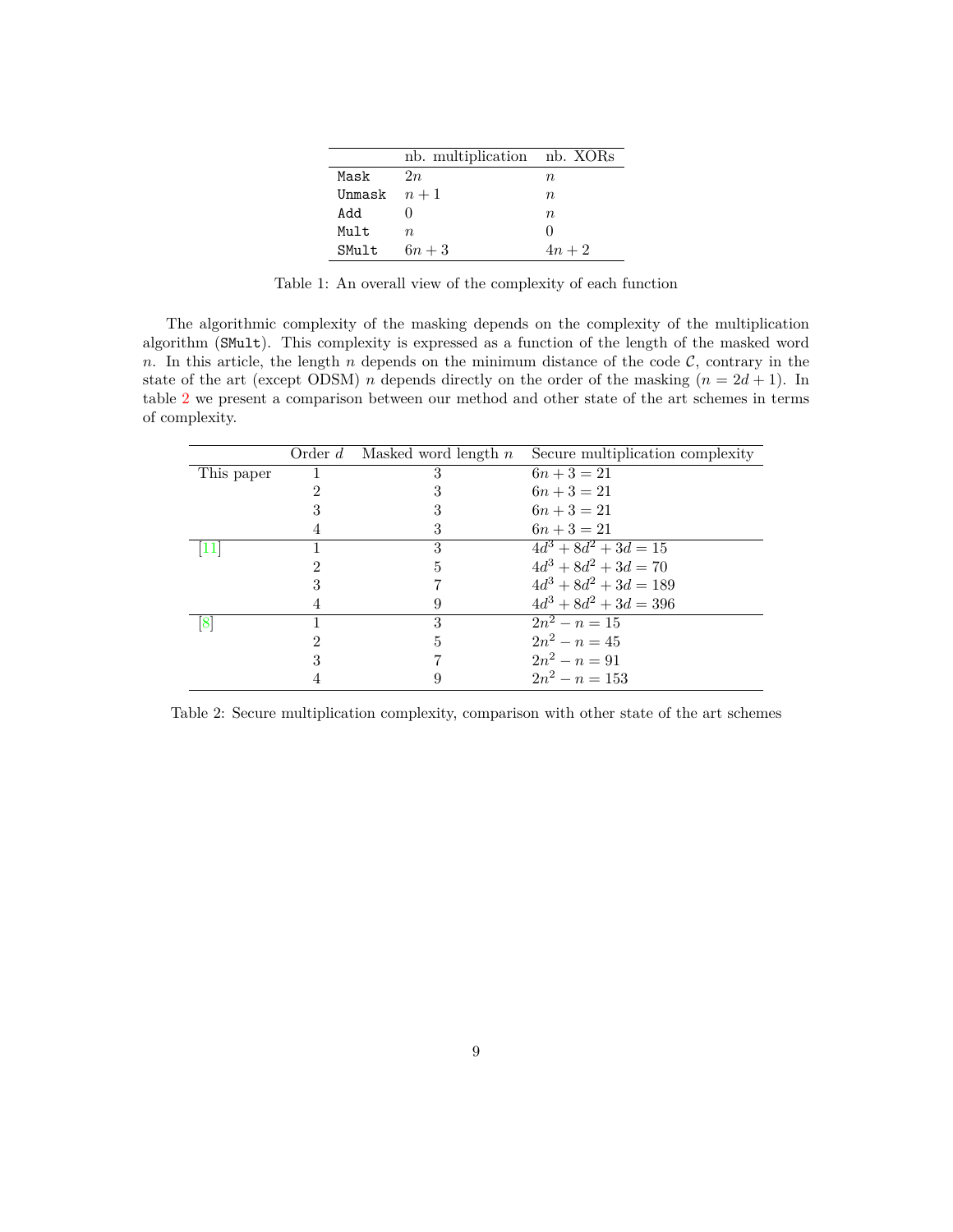

Figure 2: A comparison of the success rate of the attack in theorem 1 in [\[19\]](#page-14-8) compared to the number of traces between the regular masking of second order  $(s \oplus r|r)$  and the proposed masking (with  $n = 3$ ).

### **4.2 Example (S-Box)**

The SubBytes transformation of AES is mathematically defined by [\[7\]](#page-13-9):

 $\text{SubBytes}(s) = 63 + 05s^{-1} + 09s^{-2} + F9s^{-4} + 25s^{-8} + F4s^{-16} + 01s^{-32} + B5s^{-64} + 8Fs^{-128} \in K \; ,$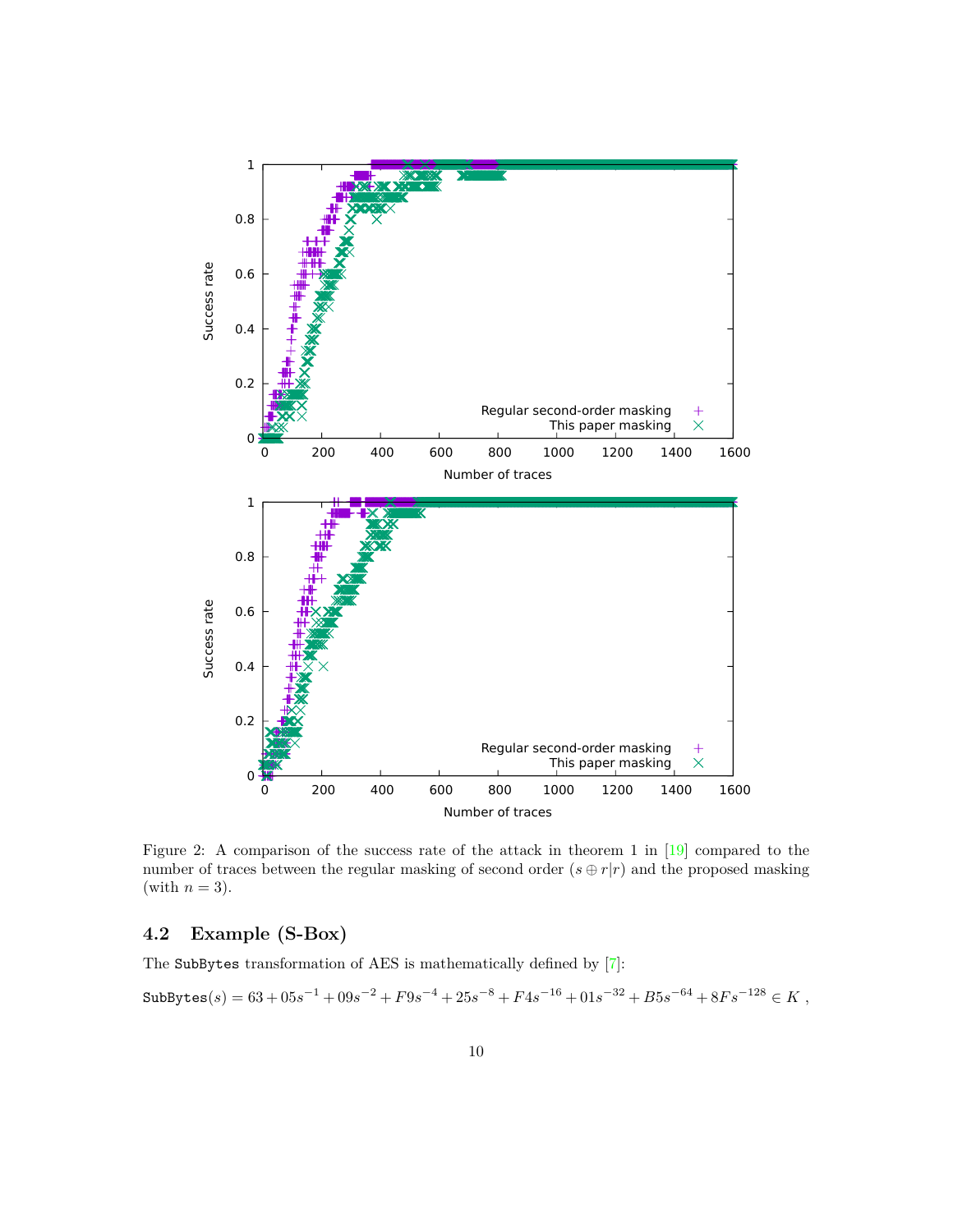the coefficients are polynomials in *K*, and are represented by hexadecimal bytes. This transformation encompasses the three types of operation we have seen previously:

- The addition (XOR),
- The multiplication between a public data (the coefficients) and a sensitive data (*s*),
- The multiplication between the sensitive data and itself (the powers of *s*).

Before defining the masked version of SubBytes, we need to define the function Inverse.

**Definition 2.** *The Euler totient function is defined, for integer*  $n \geq 1$ *, by :* 

$$
\varphi(n) := \mathbf{card}\{x \le n, \mid \gcd(n, x) = 1\},\
$$

*i.e. the number of integers in the range*  $[1, n]$  *that are relatively prime to n.* 

**Theorem 2.** *In number theory, Euler's theorem states that if n and a are coprime positive integers, then :*

$$
a^{\varphi(n)} \equiv 1 \pmod{n} .
$$

For the AES case,  $K = \mathbb{F}_2[x]/x^8 + x^4 + x^3 + x + 1 \approx \mathbb{F}_{2^8}$ . So we have  $\forall s \in K$ ,  $s^{\varphi(p(x))} = 1$  with  $\varphi$  the Euler totient function, and  $p(x) = x^8 + x^4 + x^3 + x + 1$ . We know that *p* is an irreducible polynomial, which implies that  $\forall a \in \mathbb{F}_{2^8} \setminus \{0\}$ , *a* does not devide *p*, and hence  $\varphi(p(x)) = 255$ , we conclude that:  $s^{-1} = s^{\varphi(p(x)) - 1} = s^{254} \in K$ . Bruneau N., Guilley S., Heuser A., Rioul O., Standaert FX., Teglia Y. (2016) Taylor Expansion of Maximum Likelihood Attacks for Masked and Shuffled Implementations. In: Cheon J., Takagi T. (eds) Advances in Cryptology – ASIACRYPT 2016. ASIACRYPT 2016. Lecture Notes in Computer Science, vol 10031. Springer, Berlin, Heidelberg

To calculate *s* <sup>254</sup>, we are going to use the "Left-to-right binary algorithm", it consists in scanning the bits of the exponent in left to right order. If the bit is 1, the algorithm calculates the square of the previous result (Which is initialized to 1) multiplied by *s*, otherwise it calculates just the square. In our case the exponent is  $254 = 11111110_2$ . So the first 7 operations are square and multiplication, and the 8-th operation (associated with bit 0) is just a square. We can also see that  $s^{254} = s^{2(1+2(1+2(1+2(1+2(1+2x1)))))))} = (((((s^{2\times 1}s)^2 s)^2 s)^2 s)^2 s)^2$ 

| Algorithm 6 Inverse $(\vec{z})$                                               | complexity $O(65n)$                            |
|-------------------------------------------------------------------------------|------------------------------------------------|
| 1: <b>Input:</b> a masked value $\vec{z} = \text{Mask}(s) \in \mathcal{K}$    |                                                |
| 2: Output: Mask $(s^{-1}) \in \mathcal{K}$                                    |                                                |
| 3: $\vec{y} \leftarrow \vec{z}$                                               | $\triangleright \vec{y} = \texttt{Mask}(1^2s)$ |
| 4: for $1 \le i \le 6$ do                                                     |                                                |
| 5: $\vec{y} \leftarrow \text{SMult}(\text{SMult}(\vec{y}, \vec{y}), \vec{z})$ |                                                |
| $6:$ end for                                                                  |                                                |
| 7: $\vec{y} \leftarrow \texttt{SMult}(\vec{y}, \vec{y})$                      |                                                |
| 8: return $\vec{y}$                                                           |                                                |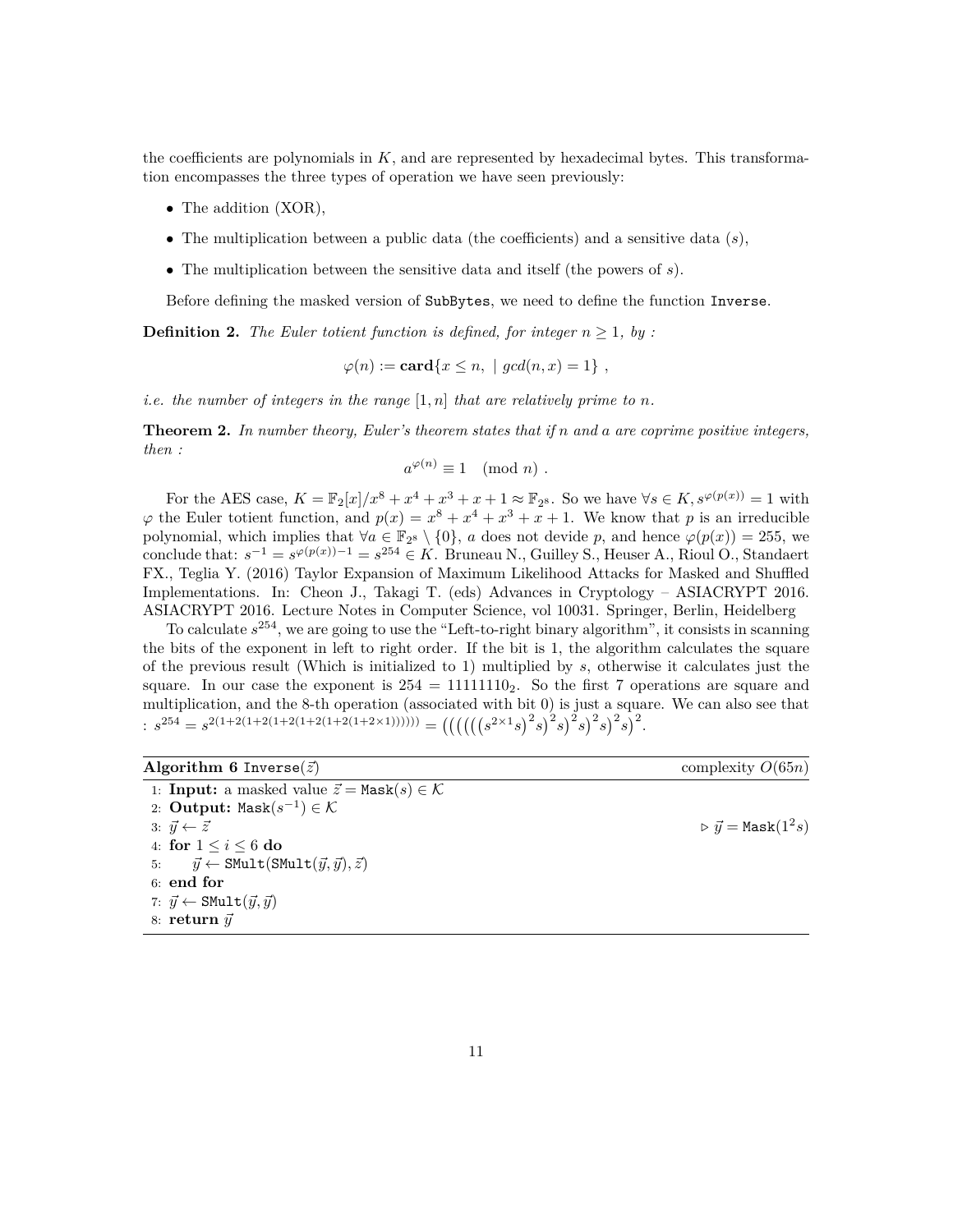| Algorithm 7 MSubBytes $(\vec{z})$                                            | complexity $O(117n)$                                       |
|------------------------------------------------------------------------------|------------------------------------------------------------|
| 1: <b>Input:</b> a masked values $\vec{z} = \text{Mask}(s) \in \mathcal{K}$  |                                                            |
| 2: Output: Mask(SubBytes(s)) $\in \mathcal{K}$                               |                                                            |
| 3: $\vec{y} \leftarrow \text{Inverse}(\vec{z})$                              | $\triangleright \vec{y} = \vec{z}^{-1}$                    |
| 4: $\vec{u} \leftarrow \text{Mask}(63)$                                      |                                                            |
| 5: $\lambda = \{05, 09, F9, 25, F4, 01, B5\}$                                | $\triangleright$ The SubBytes coefficients                 |
| 6: for $1 \leq i \leq 7$ do                                                  |                                                            |
| 7: $\vec{u} \leftarrow \text{Add}(\vec{u}, \text{Mult}(\lambda_i, \vec{y}))$ | $\triangleright \vec{u} = \vec{u} + \lambda \cdot \vec{y}$ |
| $\vec{y} \leftarrow \texttt{SMult}(\vec{y}, \vec{y})$<br>8:                  |                                                            |
| $9:$ end for                                                                 |                                                            |
| 10: $\vec{u} \leftarrow \text{Add}(\vec{u}, \text{Mult}(8F, \vec{y}))$       | $\triangleright \vec{u} = \vec{u} + 8F \cdot \vec{y}$      |
| 11: return $\vec{u}$                                                         |                                                            |

|           | nb. multiplication nb. XORs |            |
|-----------|-----------------------------|------------|
| Inverse   | $78n + 39$                  | $52n + 26$ |
| MSubBytes | $130n + 60$                 | $89n + 40$ |

Table 3: The complexity of masked version of SubBytes transformation

# **5 Detection and correction of errors**

In order to detect and correct errors, it is important that the masked value be a codeword, for  $n = 2$  the output space of  $\vec{z} = s \cdot \vec{g} + r \cdot \vec{h}$  is the vector space  $\mathbb{F}_2^{16}$ , the minimum distance being 1, so it is impossible to detect errors. To sweep this, it is necessary that the output space be an error correcting code with a minimum distance greater than 2. We therefore propose to increase the size of the starting space to  $n = 3$ , and thus we work on  $K = K^3$  instead of  $K^2$ .

Let  $\vec{g}, \vec{h} \in K^3 \setminus {\{\vec{0}\}}$  be two generators so that  $\langle \vec{g}, \vec{h} \rangle = 0$ ,  $C = \{s \cdot \vec{g} = (sg_1, sg_2, sg_3) \mid \forall s \in K\}$ the linear code generated by  $\vec{g}$ , and  $\mathcal{D} = \{r \cdot \vec{h} = (rh_1, rh_2, rh_3) \mid \forall r \in K\}$  its dual. The cardinal of C and D is  $|\mathcal{C}| = |\mathcal{D}| = 2^8$ . Let  $G \in \mathbb{F}_2^8 \times 2^4$  and  $H \in \mathbb{F}_2^8 \times 2^4$  be the generating matrix of C and D respectively. We note that the two matrices G and  $H$  are not orthogonal  $(G.H^{\top} \neq 0)$ . Let  $\mathcal{K} = \mathcal{C} \oplus \mathcal{D}$  be the set of masked words, i.e.  $\mathcal{K} = \{\vec{c} + \vec{d} \mid \forall (\vec{c}, \vec{d}) \in \mathcal{C} \times \mathcal{D}\}$ . The generating matrix of K is  $J = \left(\frac{G}{H}\right) \in \mathbb{F}_2^{16 \times 24}$ .

**Property 3.** K is a linear code, with the correction capacity equal  $\left[\frac{d_K}{2} - 1\right]$ , such that  $d_K$  denotes *the minimum distance of* K*.*

**Property 4.** Let us denote L the parity matrix of K, i.e.  $J L^{\top} = 0$ . Let  $z = sG + rH = (s, r)J$  a *masked value, we have:*  $zL^{\top} = 0$ *.* 

**Property 5** (Single error correction). If we consider  $z' = z + e$  the erroneous masked word, with *e the error vector. The syndrome decoding consists in calculating*  $\varepsilon = z'L^{\top} = eL^{\top}$ . If the syndrome *is not zero, which means an error injection, then the error position corresponds to the position of the column of*  $L$  *that equal*  $\varepsilon$ *.*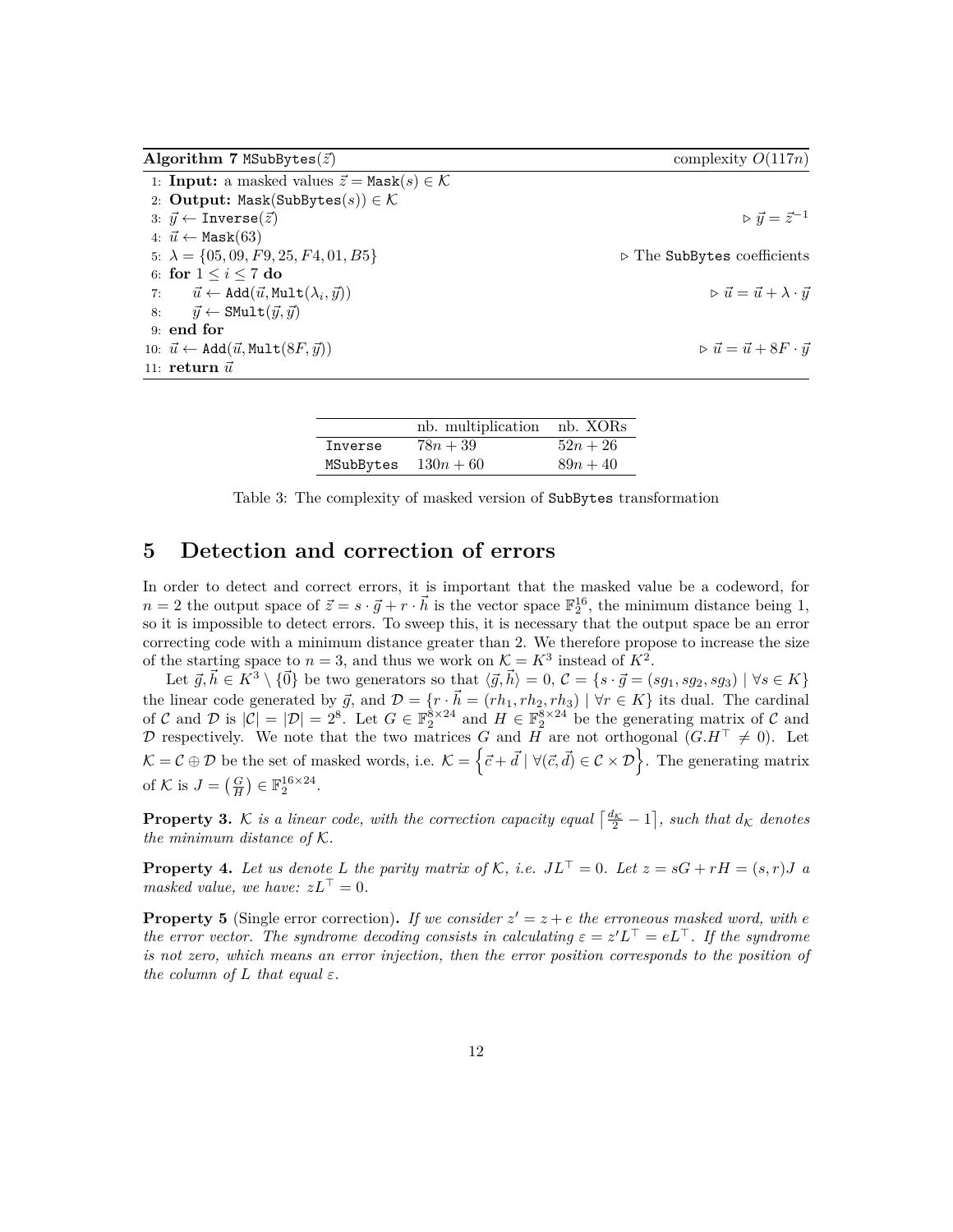**Example.** In this example, for  $n = 3$ , and  $\vec{g} = (1, 1, x^7 + x^4 + x^3), \vec{h} = (x^7 + x^4 + x^3 + 1, 1, 1)$ the minimal distance of K is  $d_K = 3$ , thus the code can correct at most one error, which is sufficient to protect against single fault injection attack.

|       | $^{\prime}1$   | $\Omega$       | $\theta$ | $\theta$ | $\cup$           | $\theta$         | $\theta$ |          | 1        | $\Omega$     | $\theta$       | 0              | $\theta$ | $\theta$ |          | 0                | $\Omega$ | $\theta$ | $\cup$   |          |          |                |          |              |   |
|-------|----------------|----------------|----------|----------|------------------|------------------|----------|----------|----------|--------------|----------------|----------------|----------|----------|----------|------------------|----------|----------|----------|----------|----------|----------------|----------|--------------|---|
|       | 0              | 1              | $\Omega$ | $\Omega$ | $\left( \right)$ | $\left( \right)$ | $\Omega$ | $\Omega$ | $\theta$ | 1            | $\Omega$       | 0              | $\theta$ | $\Omega$ | $\theta$ | $\left( \right)$ |          |          | $\theta$ |          | $\Omega$ | 1              | $\Omega$ | $\mathbf{0}$ |   |
|       | 0              | $\Omega$       | 1        | $\Omega$ | $\theta$         | $\Omega$         | $\Omega$ | $\Omega$ | $\Omega$ | $\Omega$     | 1              | $\Omega$       | $\theta$ | $\Omega$ | 0        | $\Omega$         | $\Omega$ |          |          | $\theta$ |          | $\Omega$       |          | $\mathbf{0}$ |   |
|       | $\overline{0}$ | $\theta$       | $\theta$ |          | 0                | $\left( \right)$ | $\Omega$ | $\Omega$ | $\theta$ | $\theta$     | $\overline{0}$ |                | $\theta$ | $\theta$ | 0        | $\Omega$         | $\theta$ | $\theta$ |          |          | $\Omega$ |                | $\Omega$ |              |   |
|       | $\theta$       | $\theta$       | $\Omega$ | $\Omega$ |                  | $\left( \right)$ | $\Omega$ | $\Omega$ | $\Omega$ | $\theta$     | $\Omega$       | 0              | 1        | $\Omega$ | $\Omega$ | $\Omega$         |          |          | $\theta$ | $\theta$ | $\Omega$ | $\theta$       | 1        |              |   |
|       | $\theta$       | $\Omega$       | $\Omega$ | $\Omega$ | 0                |                  | $\Omega$ | $\Omega$ | $\Omega$ | $\theta$     | $\Omega$       | 0              | $\Omega$ |          | $\Omega$ | $\Omega$         | $\Omega$ |          |          | $\theta$ | $\Omega$ | $\Omega$       | $\theta$ |              |   |
|       | $\theta$       | $\theta$       | $\theta$ | $\theta$ | 0                | $\Omega$         | 1        | $\Omega$ | $\Omega$ | $\Omega$     | $\theta$       | 0              | $\theta$ | $\theta$ |          | $\Omega$         |          |          |          | $\theta$ | 1        | $\overline{0}$ | $\Omega$ |              |   |
|       | $\theta$       | $\overline{0}$ | $\theta$ | $\theta$ | $\theta$         | $\theta$         | $\theta$ | 1        | $\theta$ | $\theta$     | $\theta$       | $\theta$       | $\theta$ | $\theta$ | $\Omega$ | 1                | $\theta$ | 1        | 1        | 1        | $\Omega$ | 1              | $\Omega$ |              |   |
| $J =$ |                |                |          |          |                  |                  |          |          |          |              |                |                |          |          |          |                  |          |          |          |          |          |                |          |              | , |
|       |                | $\Omega$       | $\theta$ |          |                  | $\left( \right)$ | $\theta$ |          | 1        | $\theta$     | $\Omega$       | $\theta$       | $\theta$ | $\theta$ | 0        | $\theta$         | 1        | $\theta$ | $\theta$ | $\theta$ | $\Omega$ | $\Omega$       | $\theta$ | $\Omega$     |   |
|       | 1              | $\theta$       | $\Omega$ | 1        | $\Omega$         | 1                | $\Omega$ | $\Omega$ | $\theta$ | $\mathbf{1}$ | $\Omega$       | $\Omega$       | $\theta$ | $\Omega$ | $\Omega$ | $\Omega$         | $\theta$ | 1        | $\theta$ | $\theta$ | $\Omega$ | $\Omega$       | $\Omega$ | $\mathbf{0}$ |   |
|       | 0              |                | $\Omega$ | $\Omega$ |                  | $\Omega$         | 1        | $\Omega$ | $\Omega$ | $\left($     | 1              | $\theta$       | $\theta$ | $\Omega$ | 0        | $\Omega$         | $\theta$ | $\Omega$ |          | $\theta$ | $\theta$ | $\Omega$       | $\Omega$ | 0            |   |
|       | 0              | $\Omega$       | 1        | $\Omega$ | $\left( \right)$ |                  | $\Omega$ | 1        | $\Omega$ | $\left($     | $\Omega$       |                | $\Omega$ | $\Omega$ | 0        | $\theta$         | $\theta$ | $\Omega$ | $\theta$ |          | $\Omega$ | $\Omega$       | $\Omega$ |              |   |
|       | 1              | 1              | $\Omega$ | $\Omega$ |                  | $\Omega$         |          | $\Omega$ | $\theta$ | $\theta$     | $\Omega$       | $\overline{0}$ |          | $\theta$ | $\Omega$ | $\Omega$         | $\theta$ | $\theta$ | $\theta$ | $\theta$ | 1        | $\theta$       | $\theta$ | 0            |   |
|       | 0              |                |          | $\Omega$ | $\left( \right)$ |                  | $\Omega$ | 1        | $\Omega$ | $\theta$     | $\theta$       | $\theta$       | $\theta$ |          | 0        | $\theta$         | $\theta$ | $\theta$ | $\theta$ | $\theta$ | $\Omega$ |                | $\theta$ | $\mathbf{0}$ |   |
|       |                |                |          | 0        |                  | $\left( \right)$ |          | $\Omega$ | $\Omega$ | $\left($     | $\Omega$       | 0              | $\Omega$ | $\Omega$ |          | $\Omega$         | $\Omega$ | $\theta$ | $\theta$ | $\theta$ | $\Omega$ | $\theta$       | 1        | $\mathbf{0}$ |   |
|       | $\theta$       |                |          |          | 0                |                  |          |          | $\Omega$ | $\Omega$     | $\Omega$       | 0              | $\Omega$ | 0        | 0        |                  | $\theta$ | $\theta$ | $\theta$ | $\theta$ | $\theta$ | $\overline{0}$ | $\theta$ |              |   |
|       |                |                |          |          |                  |                  |          |          |          |              |                |                |          |          |          |                  |          |          |          |          |          |                |          |              |   |

We denote by  $L$  the parity matrix of  $K$ :

|                                                                                                                                               | 10000000                        |                   |                    |                     |            | 0 1 0 0 0 0 0 0 1 0 0 0 1 0 1 0                                                                                   |  |  |  |  |  |  |                     |  |  |
|-----------------------------------------------------------------------------------------------------------------------------------------------|---------------------------------|-------------------|--------------------|---------------------|------------|-------------------------------------------------------------------------------------------------------------------|--|--|--|--|--|--|---------------------|--|--|
|                                                                                                                                               | $ 0 \t1 \t0$                    | $0\quad 0\quad 0$ |                    |                     | $0\quad 0$ | 0 1 1 0 0 0 0 0 0 1 0 0 1 1 1 1                                                                                   |  |  |  |  |  |  |                     |  |  |
|                                                                                                                                               |                                 |                   |                    |                     |            | $\begin{bmatrix} 0 & 0 & 1 & 0 & 0 & 0 & 0 & 0 & 1 & 0 & 1 & 1 & 0 & 0 & 0 & 0 & 1 & 0 & 1 & 1 & 1 \end{bmatrix}$ |  |  |  |  |  |  |                     |  |  |
|                                                                                                                                               | $0 \t0 \t0 \t1 \t0 \t0 \t0 \t0$ |                   |                    |                     |            | 1 0 0 1 1 0 0 0 0 1 0 1 1 0 0 1                                                                                   |  |  |  |  |  |  |                     |  |  |
| $L = \begin{bmatrix} 0 & 0 & 0 & 1 & 0 & 0 & 0 & 0 & 0 & 0 & 0 & 0 & 0 & 0 & 0 & 1 & 1 & 0 & 0 & 0 & 1 & 1 & 0 & 0 & 1 & 1 & 0 \end{bmatrix}$ |                                 |                   |                    |                     |            |                                                                                                                   |  |  |  |  |  |  |                     |  |  |
|                                                                                                                                               | 0 0 0 0 0 1 0 0                 |                   |                    |                     |            | 0 0 0 0 0 1 1 0 0 1 0 1 0 0 1 1                                                                                   |  |  |  |  |  |  |                     |  |  |
|                                                                                                                                               | 10 O O                          | $0\quad 0$        |                    | $0 \quad 1 \quad 0$ |            | 0 0 0 0 0 0 1 1 0 0 1 0 1 0 0 1                                                                                   |  |  |  |  |  |  |                     |  |  |
|                                                                                                                                               | $0\quad 0$                      |                   | $\hspace{0.1em} 0$ | - 0                 | $0\quad1$  | 1 0 0 0 0 0 0 1 0 0 0 1                                                                                           |  |  |  |  |  |  | $0 \quad 1 \quad 0$ |  |  |

Let  $s = x^7 + x^3 + 1$  be a sensitive data, and  $\vec{z} = \text{Mask}(s) = (x^5 + x + 1, x^6 + x^4 + x^3 + 1, x^7 +$  $x^6 + x^3 + x$ , imagine that  $\vec{z}$  has undergone an error at a position  $i = 13$  which corresponds to a vector  $\vec{e} = (0, x^4, 0)$ , we thus obtain,  $\vec{z}' = (x^5 + x + 1, x^6 + x^3 + 1, x^7 + x^6 + x^3 + x) \in \mathcal{K}$  that corresponds to  $y = (1, 1, 0, 0, 0, 1, 0, 0, 1, 0, 0, 1, 0, 0, 1, 0, 0, 1, 0, 0, 1, 0) \in \mathbb{F}_2^{24}$ . The syndrome  $\varepsilon = y.L^{\top} = (0, 0, 0, 1, 1, 0, 0, 0)$  corresponds to the 13th column of the matrix *L* which is the error position.

In this example, the minimum distance of  $\mathcal{C}'$  and  $\mathcal{D}'$  is 5, thus, the masking operation is secure against a monovariate SCA at order at most 4. The detection of error in this case  $(n = 3)$  costs 24 XORs, and the correction costs 25 XORs.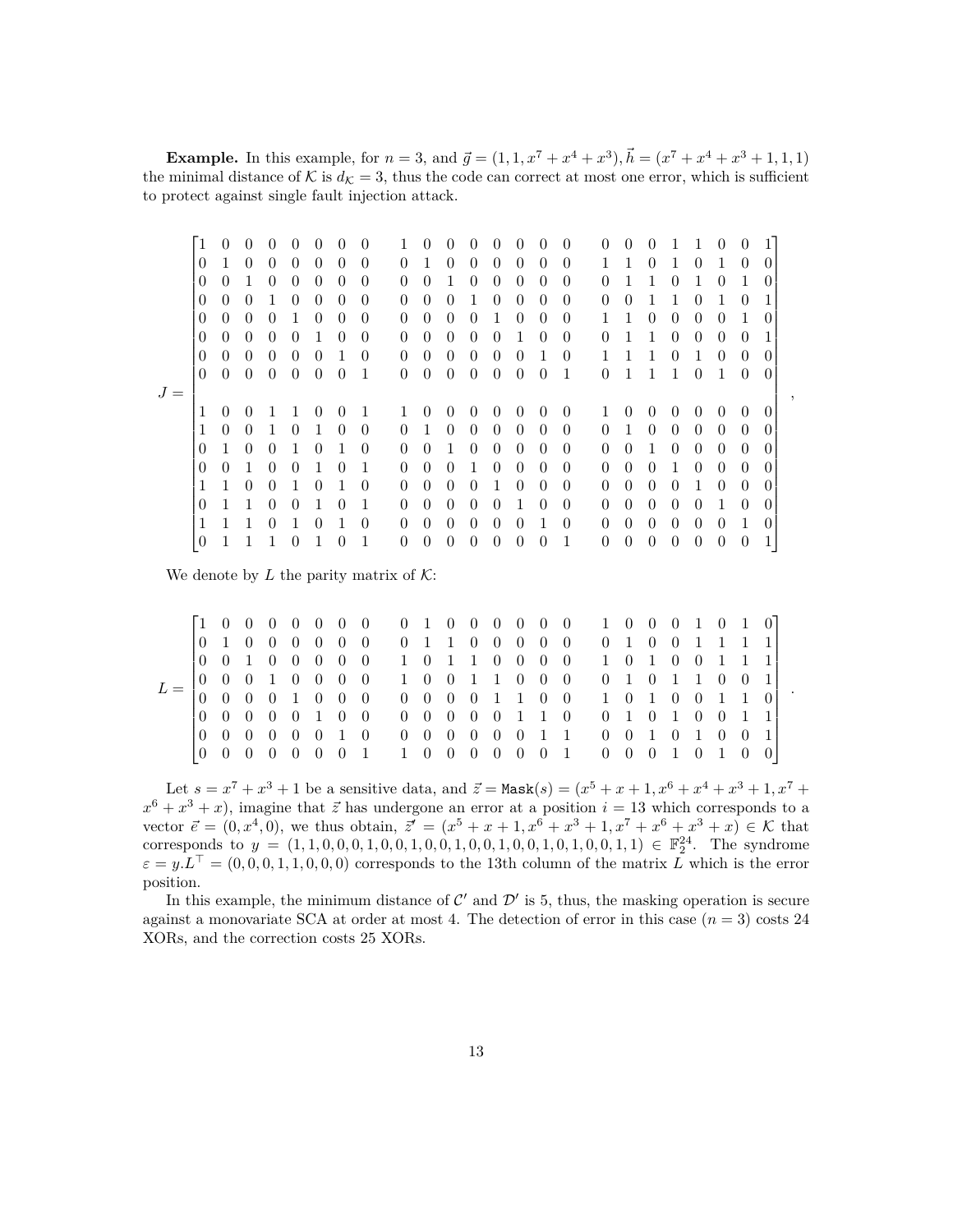# **6 Conclusion**

In this paper we have presented a solution to protect the AES against attacks of type SCA and FIA. The advantage of our solution compared to the state of the art is that it allows using the same structure to mask the sensitive information and at the same time to encode them. Moreover, the length of the mask does not directly depend on the masking order as shown in Table [2.](#page-8-1)

### **References**

- <span id="page-13-6"></span>[1] Sabine Azzi, Bruno Barras, Maria Christofi, David Vigilant: Using linear codes as a fault countermeasure for nonlinear operations: application to AES and formal verification. J. Cryptographic Engineering 7(1): 75-85 (2017)
- <span id="page-13-1"></span>[2] Chari S., Jutla C.S., Rao J.R., Rohatgi P. (1999) Towards Sound Approaches to Counteract Power-Analysis Attacks. In: Wiener M. (eds) Advances in Cryptology — CRYPTO' 99. CRYPTO 1999. Lecture Notes in Computer Science, vol 1666.
- <span id="page-13-0"></span>[3] Goubin L., Patarin J. (1999) DES and Differential Power Analysis The "Duplication" Method. In: Koç Ç.K., Paar C. (eds) Cryptographic Hardware and Embedded Systems. CHES 1999. Lecture Notes in Computer Science, vol 1717.
- <span id="page-13-2"></span>[4] M. Rivain, E. Prouff, and J. Doget. (2009) Higher-order Masking and Shuffling for Software Implementations of Block Ciphers. Published in: Proceeding CHES '09 Proceedings of the 11th International Workshop on Cryptographic Hardware and Embedded Systems Pages 171 - 188.
- <span id="page-13-5"></span>[5] Bringer J., Carlet C., Chabanne H., Guilley S., Maghrebi H. (2014) Orthogonal Direct Sum Masking. In: Naccache D., Sauveron D. (eds) Information Security Theory and Practice. Securing the Internet of Things. WISTP 2014. Lecture Notes in Computer Science, vol 8501. Springer, Berlin, Heidelberg
- <span id="page-13-8"></span>[6] Federal Information Processing Standards Publication 197 (2001). ADVANCED ENCRYP-TION STANDARD (AES). November 26, 2001. [http://nvlpubs.nist.gov/nistpubs/FIPS/](http://nvlpubs.nist.gov/nistpubs/FIPS/NIST.FIPS.197.pdf) [NIST.FIPS.197.pdf](http://nvlpubs.nist.gov/nistpubs/FIPS/NIST.FIPS.197.pdf)
- <span id="page-13-9"></span>[7] Daemen, J., & Rijmen, V. (1999). AES proposal: Rijndael. ISO 690
- <span id="page-13-7"></span>[8] Balasch J., Faust S., Gierlichs B. (2015) Inner Product Masking Revisited. In: Oswald E., Fischlin M. (eds) Advances in Cryptology – EUROCRYPT 2015. EUROCRYPT 2015. Lecture Notes in Computer Science, vol 9056.
- <span id="page-13-3"></span>[9] Goubin L., Martinelli A. (2011) Protecting AES with Shamir's Secret Sharing Scheme. In: Preneel B., Takagi T. (eds) Cryptographic Hardware and Embedded Systems – CHES 2011. CHES 2011. Lecture Notes in Computer Science, vol 6917.
- <span id="page-13-4"></span>[10] Adi Shamir. 1979. How to share a secret. Commun. ACM 22, 11 (November 1979), 612-613. DOI=http://dx.doi.org/10.1145/359168.359176